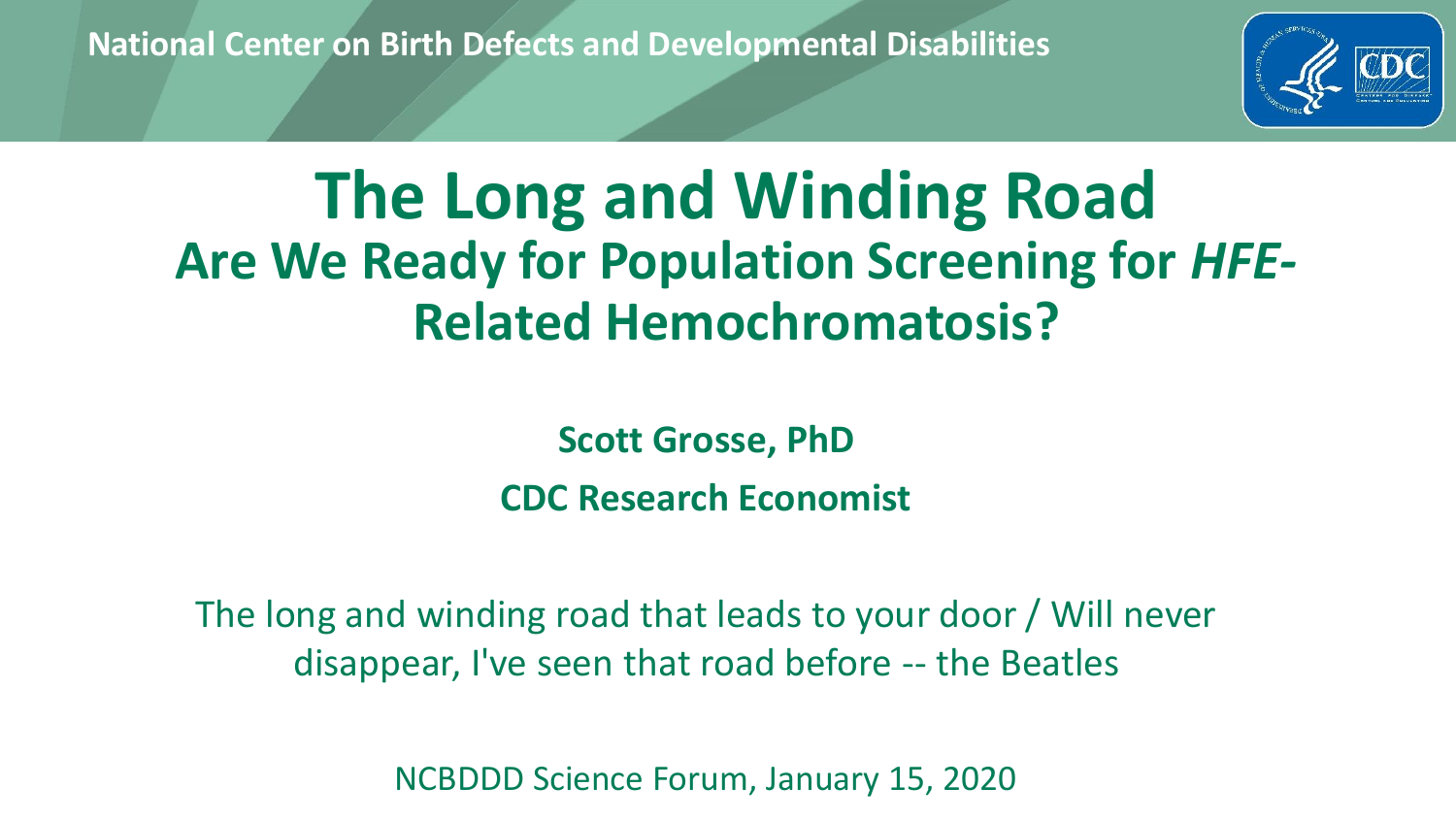#### **Historical context**

- 1994-1995 Calls for phenotypic (biochemical) screening for hereditary hemochromatosis (HH)
- 1996 CDC expert panel favored phenotypic screening of adults for HH
- 1996 Discovery of C282Y and H63D variants on the *HFE* gene
- 1997 CDC/NIH meeting, Iron Overload, Public Health and Genetics
- 1998 Papers from meeting published in journal supplement
	- CDC experts: insufficient evidence on clinical penetrance, accuracy of testing, and ethical, legal, and social issues. Evidence of potential benefit requires data from representative samples of homozygotes (Cogswell, McDonnell, Khoury, et al., *Annals of Internal Medicine* 1998)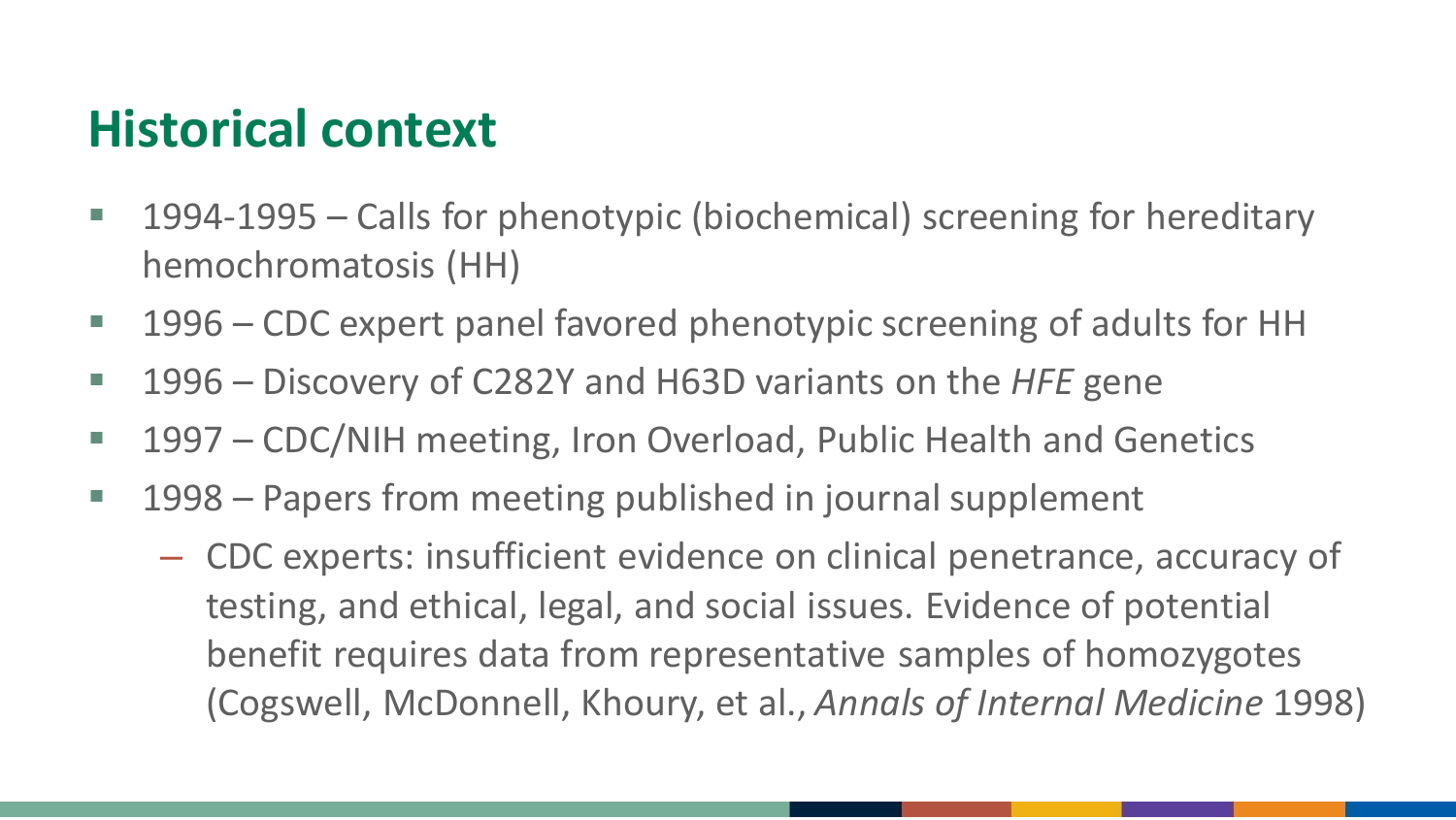### **My history with HH screening**

- 1998-1999 Review of 6 cost-effectiveness analyses of screening for HH (Grosse and Teutsch, book chapter, 2000)
- 2008-2009 Review of cost-effectiveness of screening for HH along with other disorders (Grosse, Rogowski, et al. *Public Health Genomics* 2010)
- 2013-2016 Modeling of clinical penetrance in terms of severe liver disease (Grosse, Gurrin, et al, *Genetics in Medicine* 2017)
	- $-$  Estimated cumulative risk to age 70 of liver cirrhosis or cancer  $\approx$ 3 times higher than assumed by Rogowski (*Genetics in Medicine* 2009), who concluded screening was not cost-effective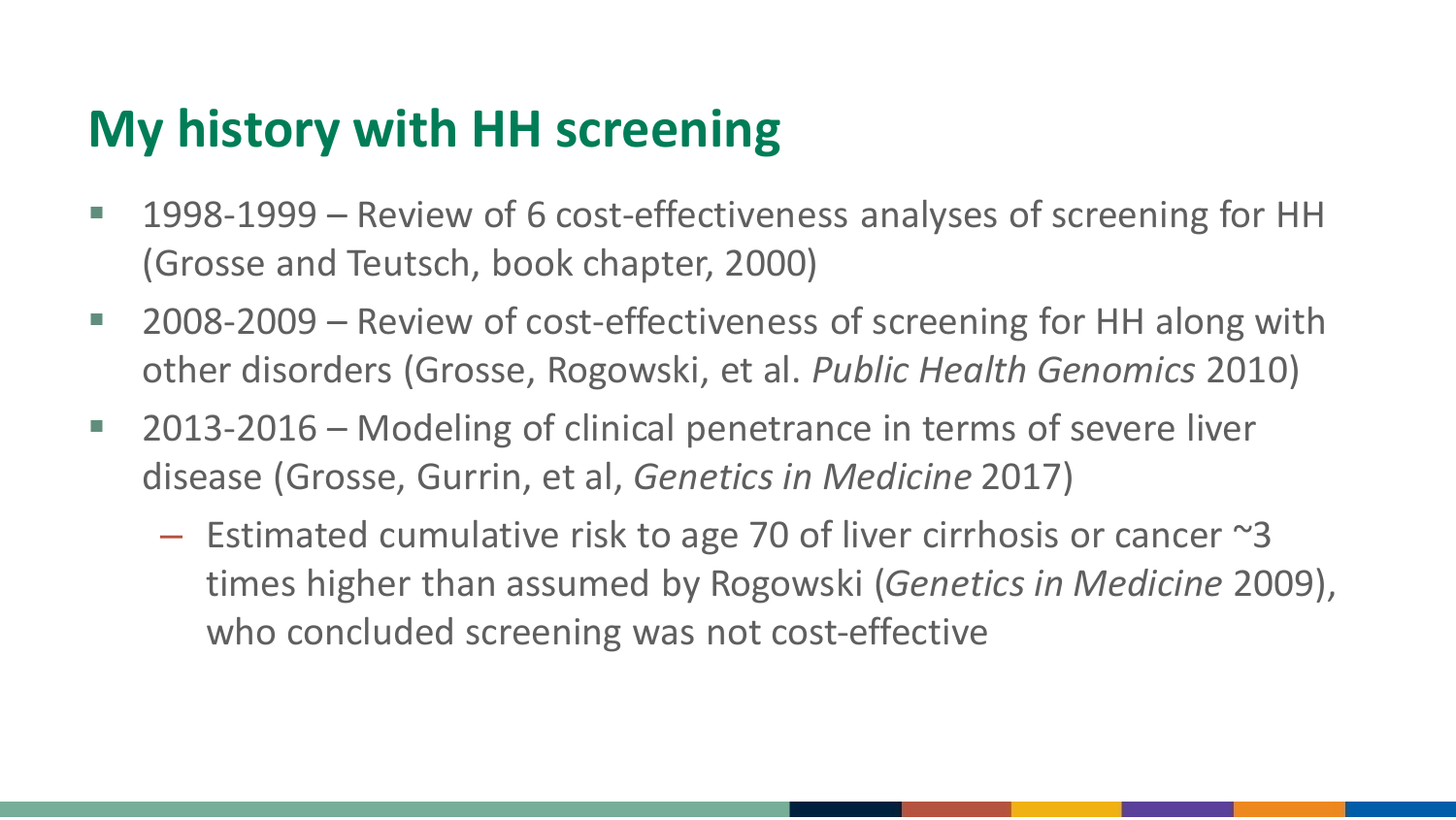### **New evidence from UK Biobank analyses – morbidity**

- Baseline associations
	- 4-fold risk of liver disease
	- 2-fold risk of osteoporosis or arthritis
	- 50% higher risk of diabetes or pneumonia
- Associations with incident diagnoses similar in magnitude
	- 10-fold risk of liver cancer
- Comments
	- Analysis did not distinguish fibrosis from cirrhosis
	- Demonstration of increased risk of diabetes enabled by large sample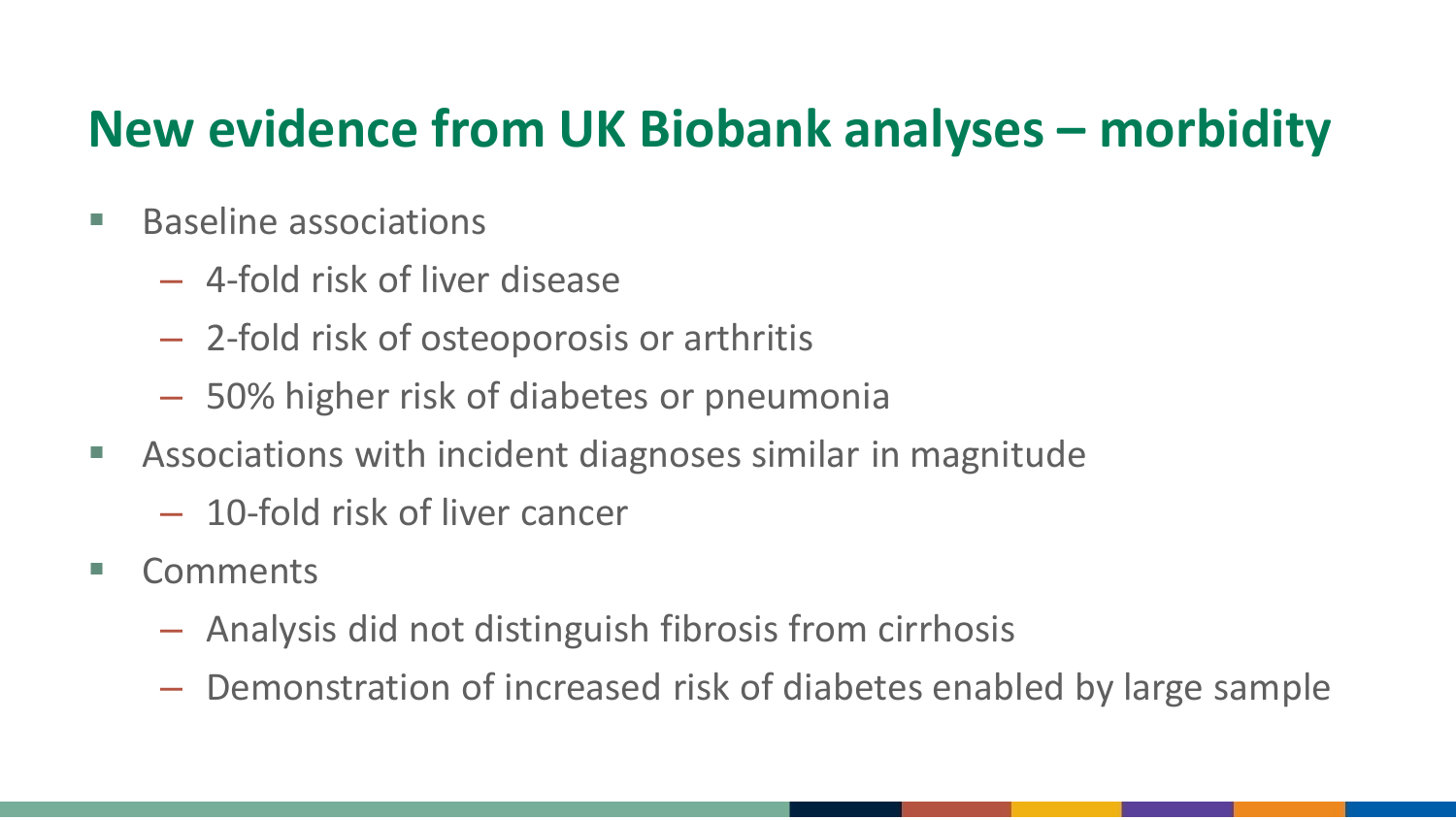#### **New evidence from UK Biobank analyses – mortality**

- UK Biobank analysis
	- Hazard rate of 1.22 (p=0.02) for male homozygotes versus wild type
	- 4% excess risk of death by age 75
	- Finding of excess mortality from first large-scale cohort study
- Studies of prevalence of C282Y homozygotes in older adult samples
	- 4 among 600 (1:150) elderly English men, Willis et al., *Lancet* 1999
	- 2 among 1265 (1:633) Dutch adults ages 85+, van Aken et al. *European Journal of Clinical Investigation* 2002
	- Consistent with UK Biobank finding of excess mortality of modest magnitude, despite previous interpretations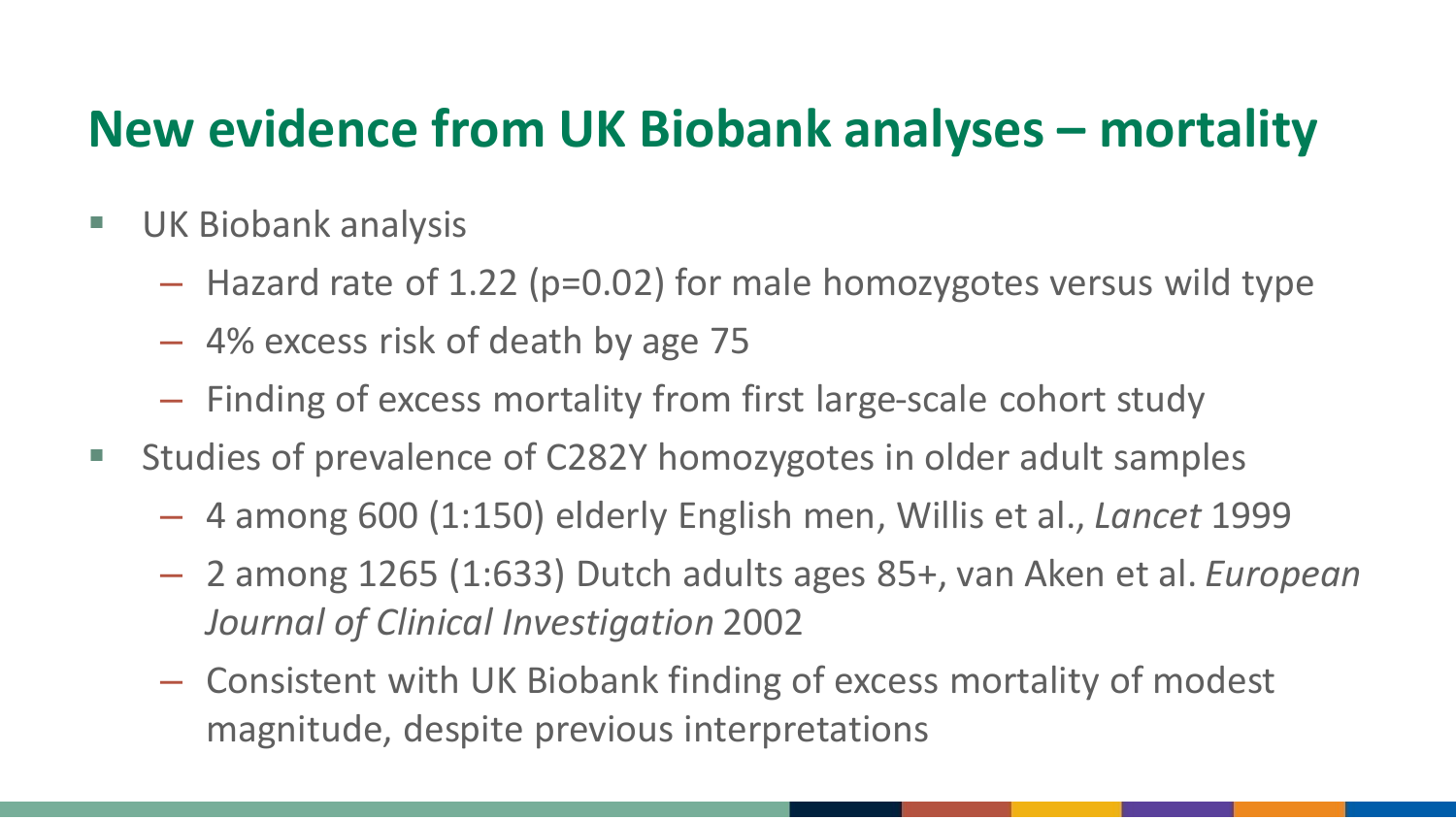#### **Is population screening for HH cost-effective?**

- Cost-effectiveness of screening depends on many factors
	- Screening strategy universal or targeted, one-time or recurrent
	- Prevalence, age of onset, delay of onset of symptoms
	- Cost, uptake, accuracy, and yield of screening
	- Uptake, adherence, and efficacy of prevention strategies
	- How much payers are willing to pay
- More importantly, is screening acceptable to clinicians and patients?
	- Can vary across settings evidence in US healthcare systems?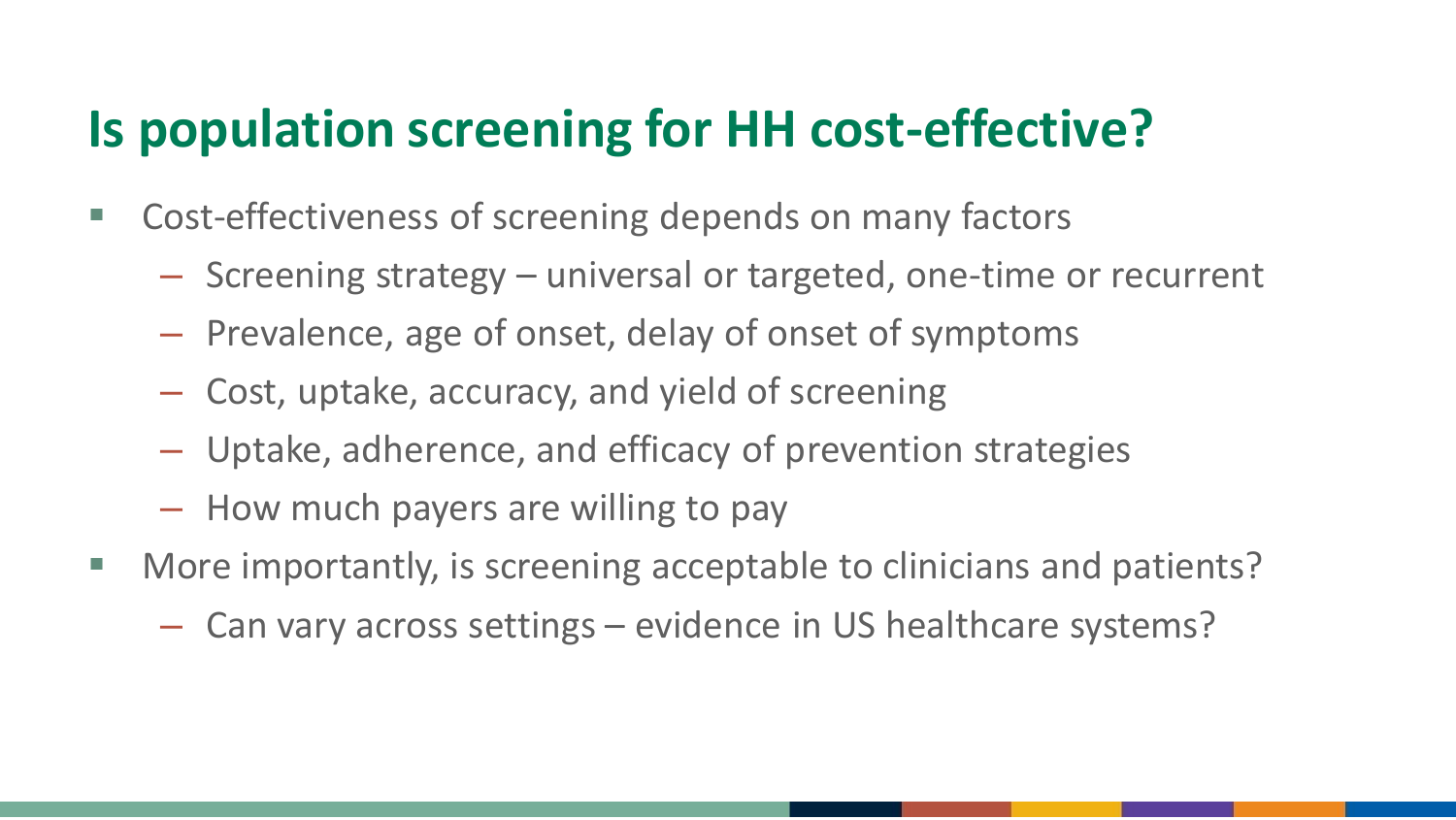## **Cost-effectiveness analysis of population screening strategies in Australian adults**

- De Graaff et al. (*Applied Health Economics and Health Policy* 2017)
- Modeled voluntary screening of adults of northern European ancestry when males turn 30 and females turn 45
- Comparator: Status quo of cascade screening of relatives of patients with HH
- Two broad approaches evaluated to identify C282Y homozygotes
	- Transferrin saturation followed by DNA testing for C282Y variant
	- Molecular testing of C282Y variant in blood or buccal samples
- Results
	- All testing strategies in men appear cost-effective, high detection rates
	- Transferrin saturation testing in women cost-effective, lower detection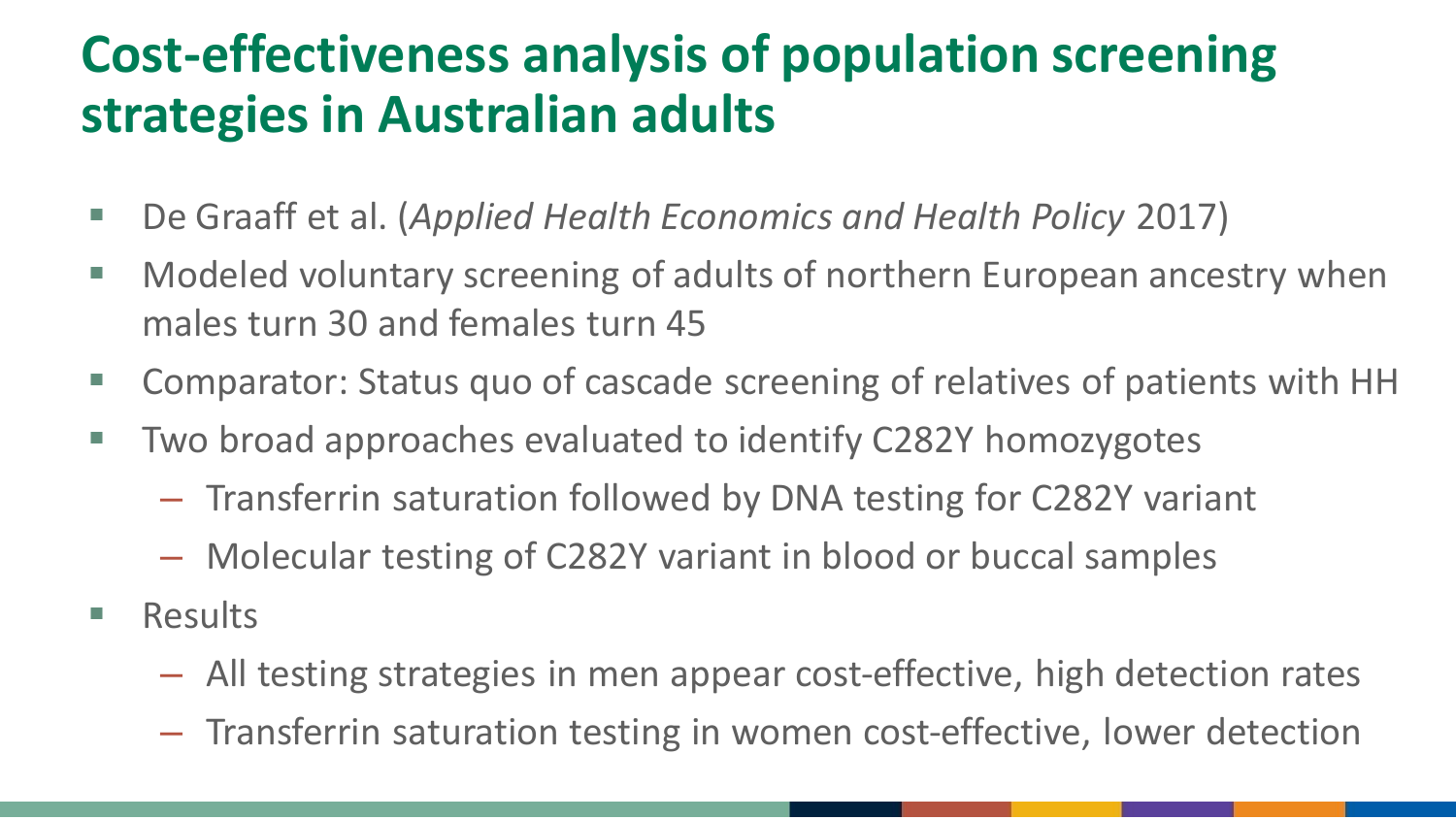## **Screen for** *HFE* **homozygotes or iron overload?**

- Iron overload can cause serious harm regardless of etiology
- *HFE*-related hemochromatosis is not the only cause of iron overload, especially among people of non-European ancestry
- Cases of *HFE*-related hemochromatosis not associated with C282Y homozygosity would be missed by targeted detection of homozygotes
- Balance of equity and efficiency must be considered in evaluation of population screening strategies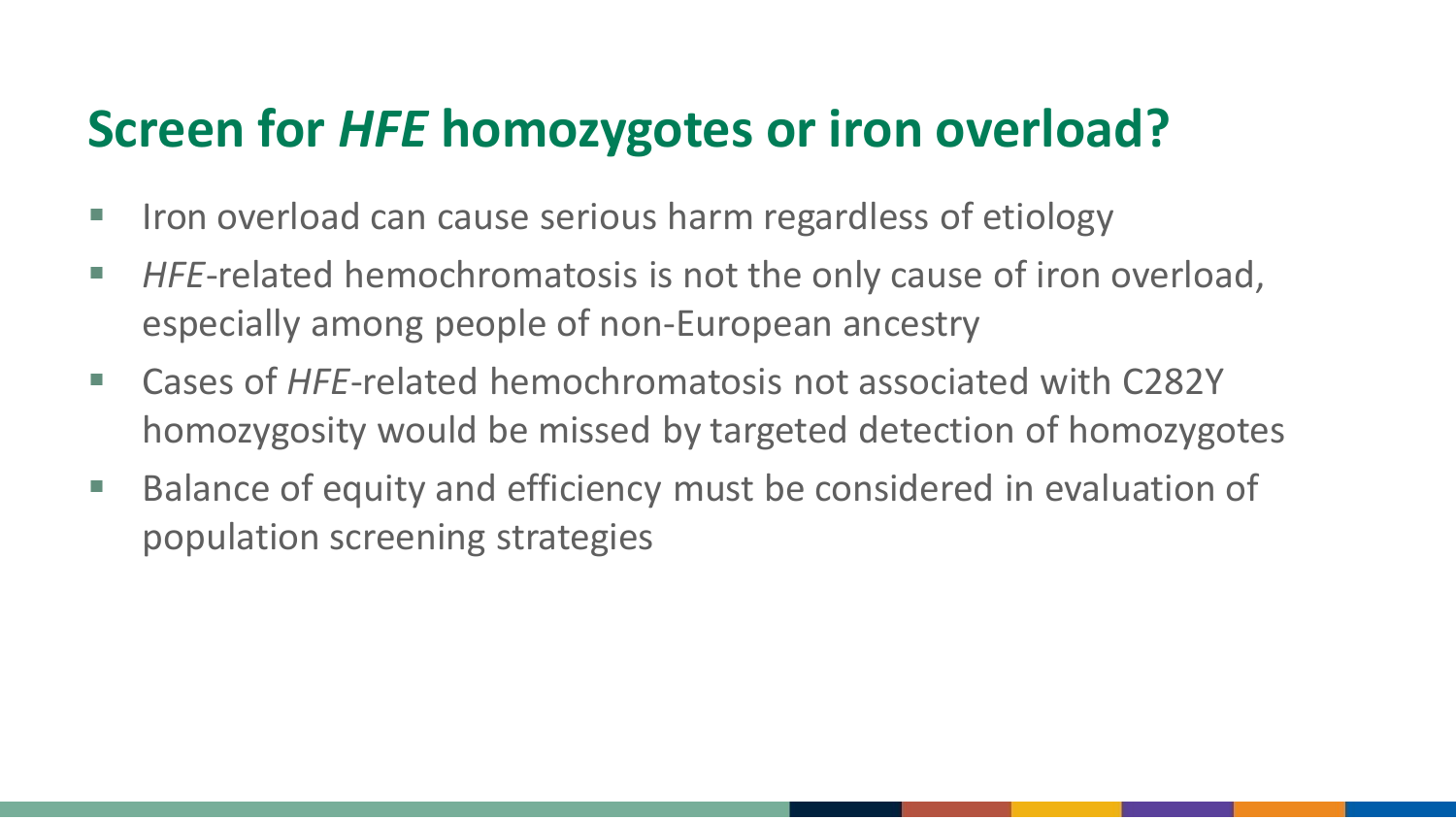#### **Implications and questions**

- Assumptions would need to be validated in other contexts
- Even if one-time testing for HH appears cost-effective, is it acceptable and feasible?
	- It is acceptable to offer testing based on patient gender and ancestry?
	- What is the uptake of testing and prevention strategies?
	- How will testing results be stored and shared to avoid unnecessary repeat testing while guarding patient confidentiality?
	- Pilot studies in US healthcare systems could provide information
	- Evidence-based guideline would be needed